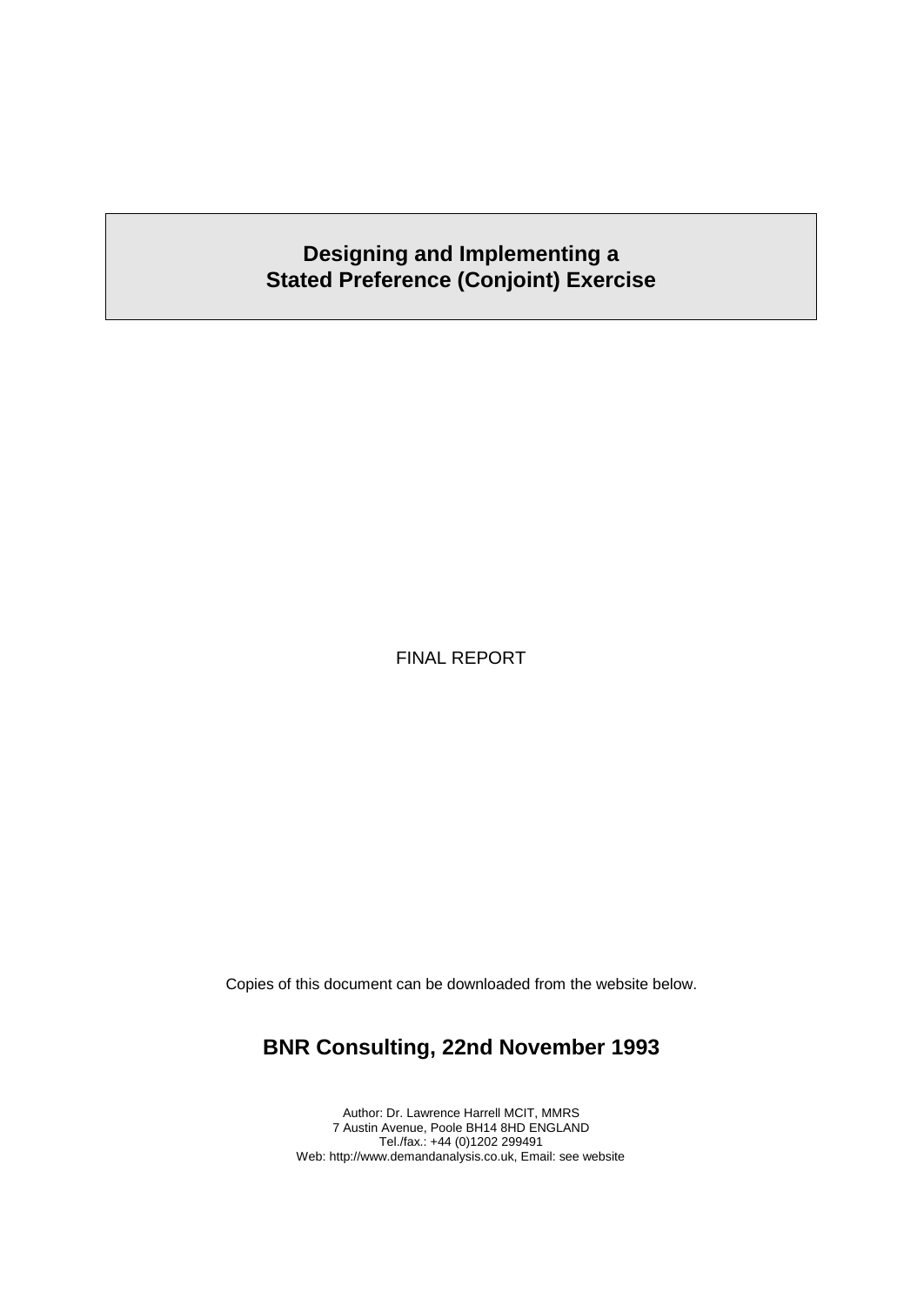## **1. Introduction:**

This paper provides a simple overview of the design and implementation of a Stated Preference (Conjoint) exercise to estimate the value of attributes. It is assumed that the reader has a general idea of what Conjoint Analysis (also termed Stated Preference) is and how it operates.

## **2. Design:**

### 2.1. Experimental Design:

Initially the number of attributes and levels has to be decided upon. Generally all designs will include money (in terms of fare/price) to enable the values of other attributes to be expressed in some meaningful way. After fares other attributes are included that are of interest to the researcher.

There are some limitations on the attributes that can be included in the exercise. As the number of attributes and levels are increased the number of replications needed in the experimental design increases rapidly. This can be seen by looking at one of the experimental design catalogues or by generating designs using the computer software. Common sense tells us that the more information you require the greater the amount of data you have to collect.

Conjoint exercises generally involve each individual performing all replications of the design. There is a limit to the number and complexity of designs that can be handled by a respondent - the limiting factors are time and information overload. The latter occurs where an individual is presented with more information than can be processed in their short-term memory. Individuals response to this situation can vary from refusing to complete the exercise to ignoring attributes (not always in a systematic fashion).

There are some in the industry who believe that, as in the real world there are a very large number of attributes associated with any product, it is perfectly reasonable to present individuals with a large number of them in such a hypothetical exercise. This approach is typically called "full profile conjoint". There are a number of potential flaws in this argument. Firstly it is known that when information overload occurs respondents ignore attributes, usually these are the least significant ones. Using a full profile approach to estimate values for secondary (often intangible) attributes is therefore very dangerous. Furthermore in the real world the plethora of attributes are not presented in such an artificial way i.e. by textual descriptions with one or two illustrations. A full profile exercise therefore required far more cognitive ability (in a short space on time) than a real world situation.

For a Conjoint exercise a minimum of three attributes are required in order to hide the exact purpose of the exercise from the respondent. How far the number of attributes are increased above three is a matter of debate. It is generally recognised (for example, Journal of Transport Economics and Policy, January 1988) that eight is a maximum.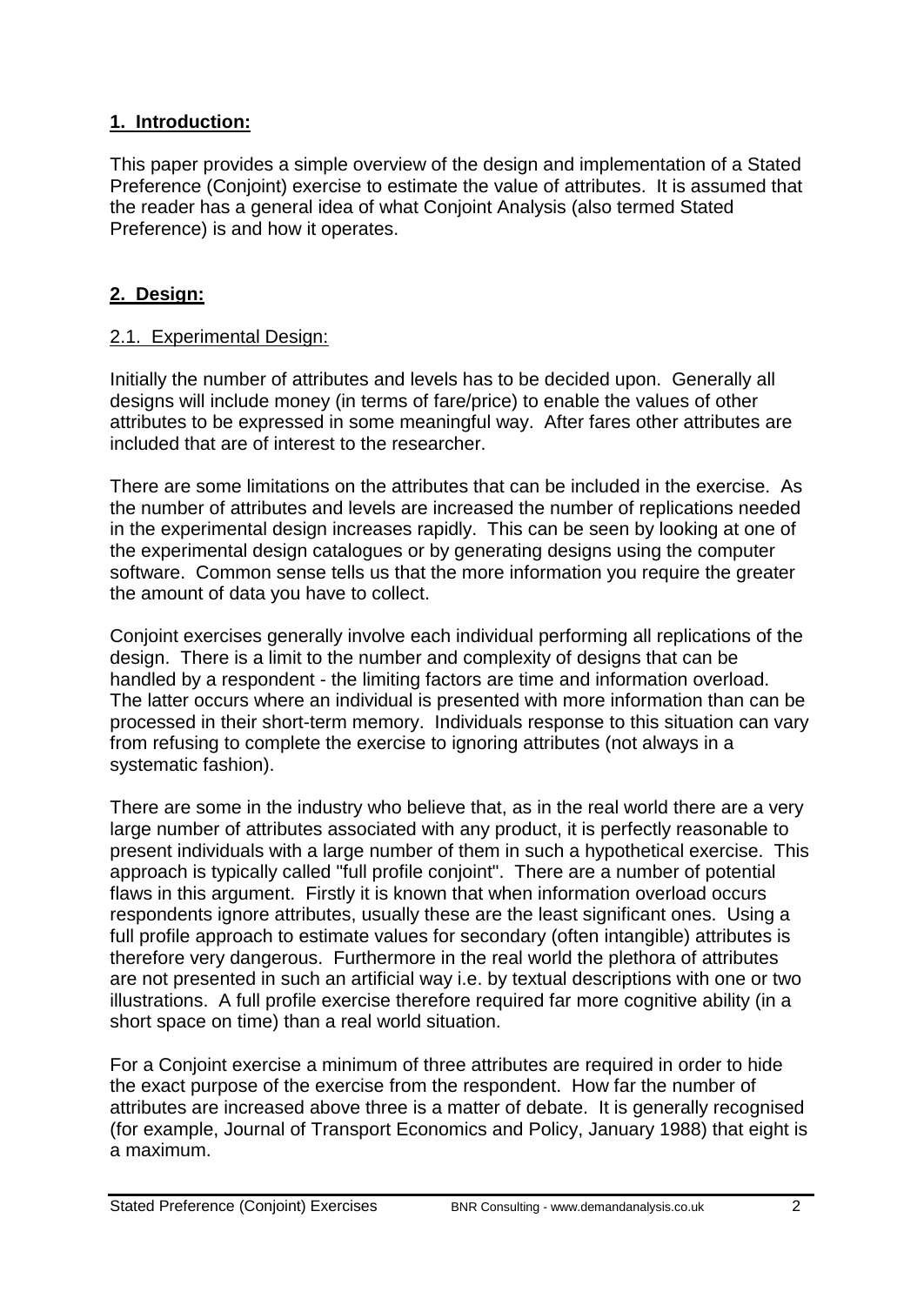Much depends on the implementation of the exercise. If it were to be given to commuters for self-completion before they boarded their train - even four attributes may be too many. Generally any design that requires an individual to complete more than about twelve complex replications without some form of reward (i.e. money, free travel etc.) is perhaps pushing respondents too far. Related to this is the possibility of non-response bias caused by over-complex survey instruments. It is possible that a certain type of person may be more likely to refuse to compete such surveys, these could be those with a high value of time or those who are least educated - both of these are important segments in any exercise.

Generally the more time and the greater the supervision available to the respondent, the greater the complexity of the design that can be given. The decision to use rating, rating or choice (or pseudo choice) approaches will also affect the difficulty of the exercise for respondents.

### 2.2. Intangible Attributes:

Designing an experiment that attempts to incorporate intangible attributes requires more care. Intangibles (like noise, ride, comfort etc.) do not generally have a readily comprehensible measurement scale. To use such attributes in a Conjoint exercise it is therefore necessary to produce some unambiguous form of measurement that is understood by the respondent, while still meaning something to the engineer. If such a scale can be successfully produced the respondents will understand the exercise and the results can be used to make policy judgements when the results have been analysed.

For a detailed discussion of valuing intangibles using Conjoint analysis a useful reference is Harrell (1990).

### 2.3. Interactions:

Unfortunately some attributes are not completely independent of each other. A good example would be the value of the view from a hotel room and the value of the level of the room. The higher the level the more important a view - these attributes are not independent and if this relationship is ignored parameter estimates are likely to be invalid and not very significant.

| Floor | View | Interaction |
|-------|------|-------------|
|       |      |             |
| 2     | 2    |             |
| 3     |      | 3           |
|       | 2    | 3           |
|       |      | 8           |
| 2     | 2    |             |
| 3     |      | 3           |
|       |      |             |

### Interactions are usually considered by specifying the number to be included when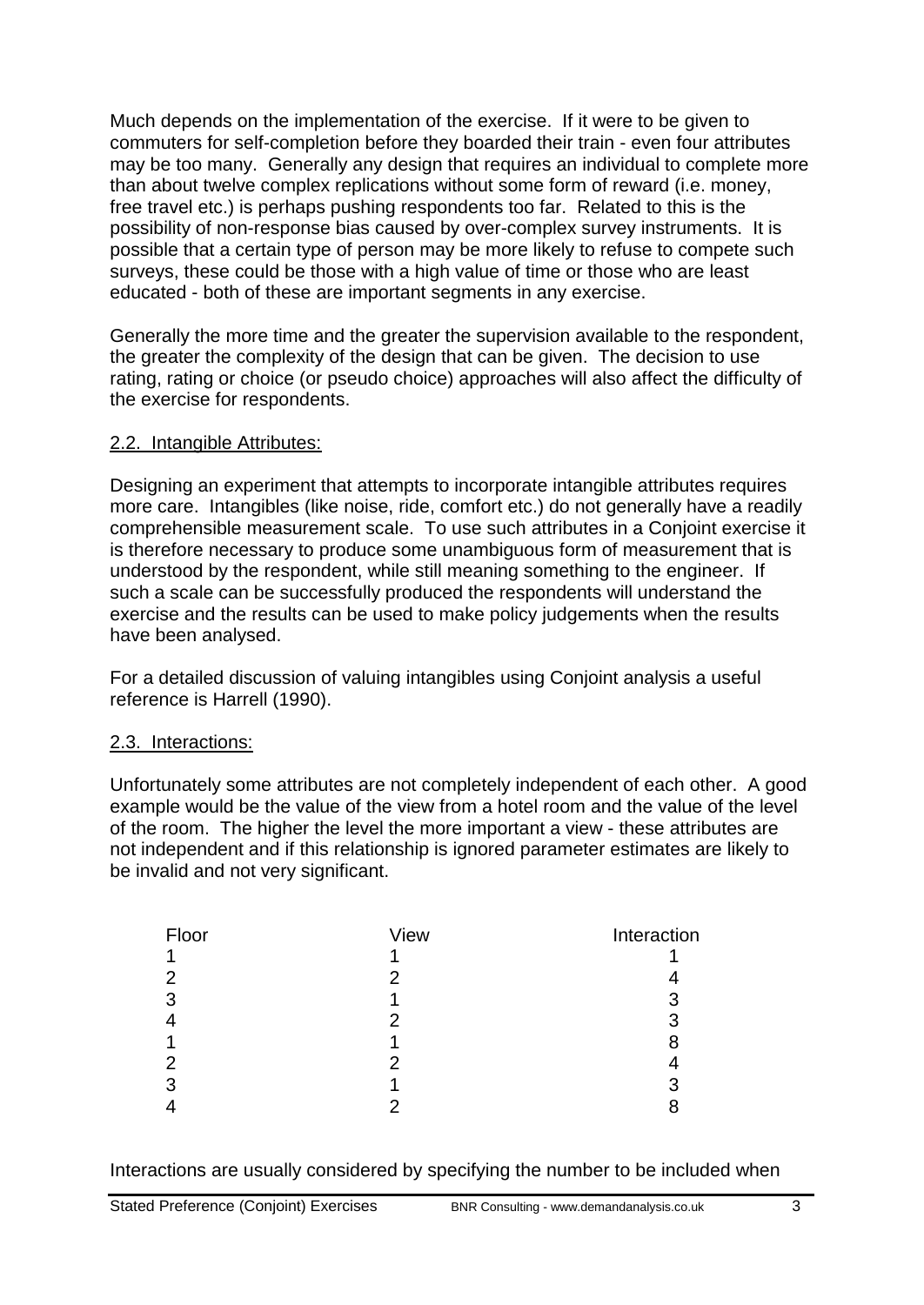choosing the experimental design and adding into the data an additional attribute that is the product of the levels of the related attributes. For example hotel floors may be 1,2,3,4 and view coded as 1 (poor view) 2 (good view). The possible interaction term would be coded as below

Interactions would generally only be an issue when considering intangible attributes. Ride quality and noise would be an example. it should be noted that many commercial Conjoint packages have trouble dealing with interaction effects.

### 2.4. Disaggregate Designs, Aggregate Designs and Bridging:

Two types of designs can be produced: aggregate (replications are divided between a group) or disaggregate (where each individual does all replications). The disaggregate approaches gain as each respondent only has to complete a small number of replications, this means that a more complex experimental design can be used with many more attributes considered.

However there are some significant drawbacks with disaggregate designs. It is not possible to calibrate at the individual level. This means that it is not possible to check each respondent's logic. It can also be very difficult (or even impossible) to identify market segments after the data has been collected. For example trying to estimate the value of time for male business air passengers may not be effective unless the combination of the replications considered by these individuals are orthogonal. Generally it is recognised that the "noise" in such aggregate models mean that parameters produced by such models are less robust than those generated by disaggregate models.

One compromise that is often used is a bridging design where the experimental design is split between say three or four people. This approach is more difficult to calibrate and does not allow a check of respondents logic - though it does allow a greater number of attributes to be considered.

A final and more recently favoured way of increasing the number of attributes without increasing the effort required by each respondents is to generate a series of different designs each with a common attributes (usually money). Obviously such an approach increases the sample size and care must be taken to ensure that the various samples are matched as closely as possible. This approach allows checks on respondents to be made and reduces the noise in estimating parameters.

### 2.5. Recording of Respondents Preferences:

## **2.5.1. General:**

After presenting respondents with a series of options, their reactions to the various scenarios have to be recorded in some way to allow the effect of the various attributes on product preferences to be estimated. Conjoint analysis is based on Microeconomic Utility theory which states that individuals are rational and will pursue the course of action that maximises their utility. It follows from this that the response scales used in conjoint analysis represent some proxy for utility.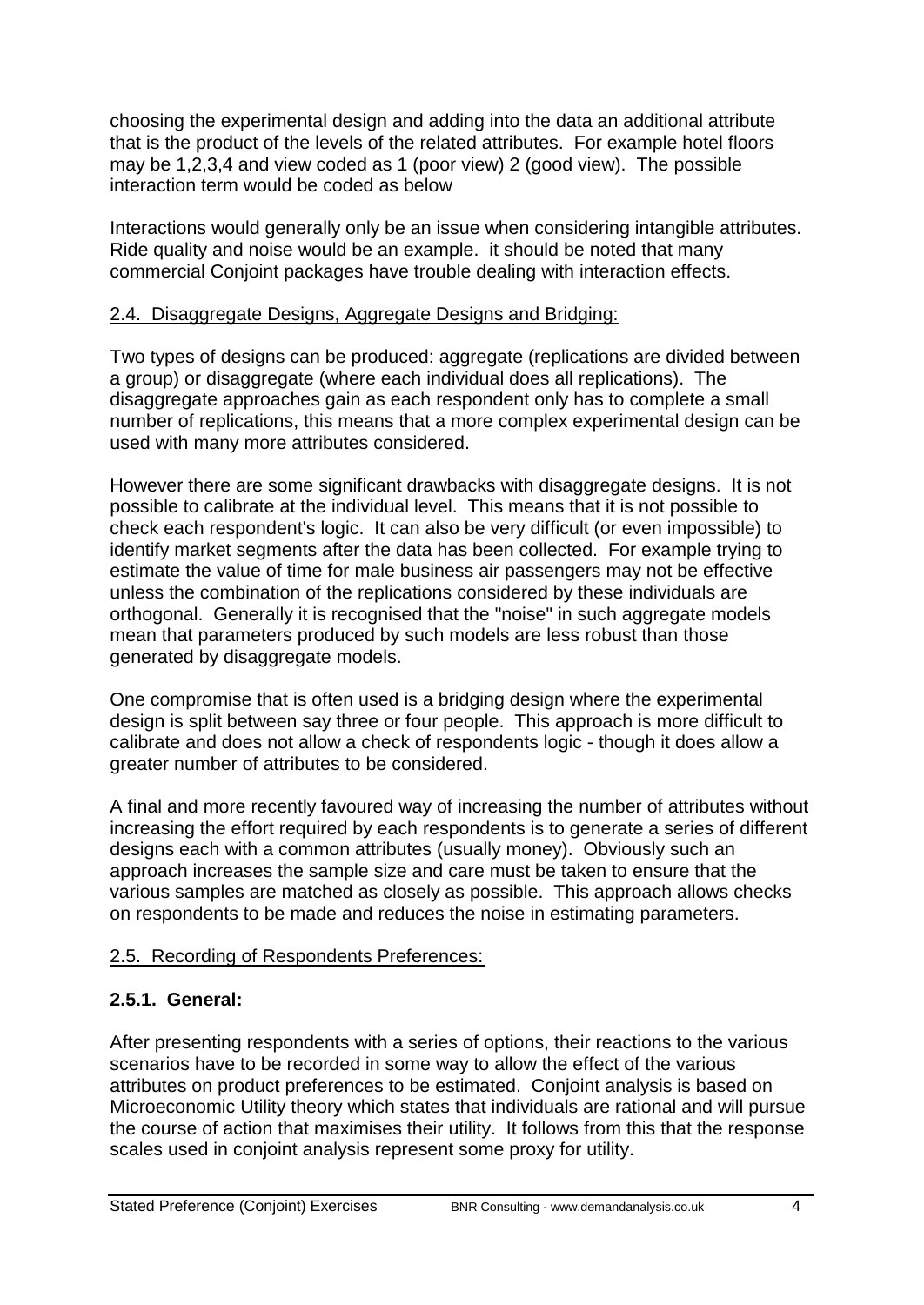There are three groups of ways of measuring respondents preferences. The simplest two for the analyst are ranking and rating. Developing an exercise based on choices between options is considerably more complex for the analyst (although easier for the respondent).

# **2.5.2. Ranking:**

Respondents can rank the options presented to them. For example if there were ten cards, preferences would be coded from one to ten. To make the exercise easier ties can be allowed for. With ranking exercises respondents generally have more difficulty considering cards in the middle (in terms of preference). Allowing ties between middle ranked cards can therefore greatly speed up the exercise. Thus with ten cards a ranking may be: 1,2,3,4,4,4,7,8,9,10. A ranking exercise produces a great deal of information as respondents are comparing each card with every other card. Ranking exercises are also very simple to design and analyse, though it has recently become less fashionable.

One drawback with ranking is that any exercise with more than say ten cards can become very difficult for the respondent.

Ranking based approaches are also criticised as being unrealistic: in the real world people choose to purchase something - they don't rank things in order of preference. One advantage of this unrealism is that it can be used to estimate parameters in sensitive situations (for example when there is a likelihood of policy response bias) as this exercise makes the choices less apparent to the respondent.

Ranking approaches can be improved by using a little imagination. Ranking can be made easier by asking respondents to initially select their best and worst options. These are then taken away and the respondent is asked to select their best and worst from the remaining cards. This process continues until there are no cards remaining. Using this variation of ranking makes the exercise closer to a choice exercise.

# **2.5.3. Rating:**

With a rating approach each option is given a score of (say) between one and ten. This approach is the easiest to design and analyse and allows the use of regression for calibration without breaking statistical assumptions. But once again there are problems with a conventional rating technique.

Rating a series of options in sequence can result in inconsistent scaling by respondents. A respondent when confronted with the first card does not know what the other cards will be like and therefore is not sure how to rate each option. Until the respondent has seen all cards he is therefore unable to effectively rate them. This suggests that the most effective approach is to present the respondent will all options at once, making it similar to a ranking approach - though more difficult. When all options are presented together the respondent must not only put the options in rank order, but also consider the size of the difference between options.

# 2.6. Complex Recording of Respondent's Preferences - Choice: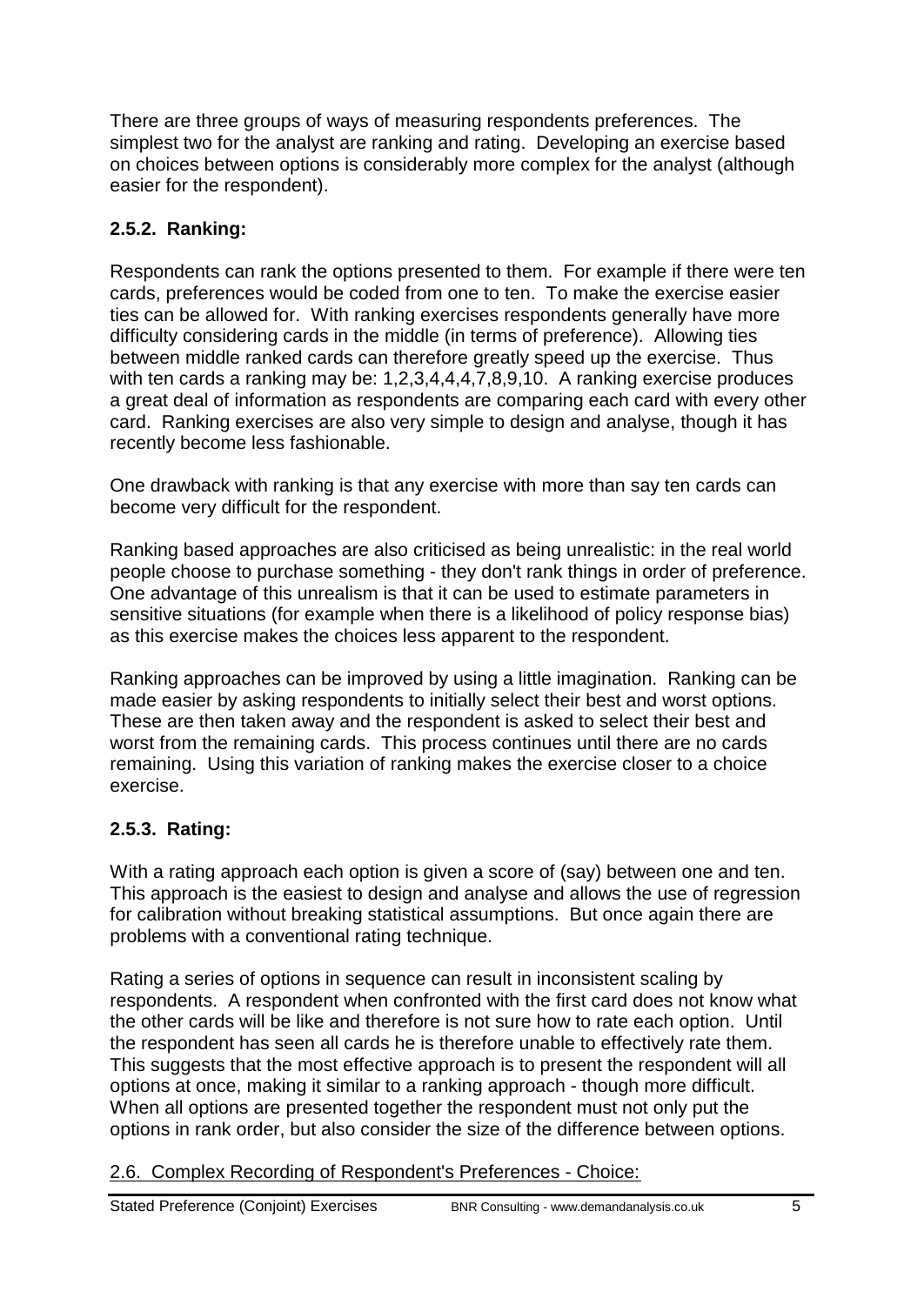## **2.6.1. General Approach:**

In a regular choice exercise respondents are presented with two or more options and asked to choose between them. In a real choice exercise no scaling is used, as the choice is a simple "A" or "B" scenario. Such a binary choice makes the data unsuited for analysis by regression (which is not able to successfully deal with categorical dependent variables) meaning that expensive specialist tools like ALOGIT or BLOGIT have to be used to estimate a utility function based on the maximum likelihood technique.

Practitioners argue that a simple choice like this is the most realistic and some variation of the choice approach is perhaps the most commonly used in transport planning.

An often used variation on the choice approach also incorporates elements of a rating. Respondents are presented with two options and are commonly given a five point response scale. This scale usually has options of: definitely choose A, probably choose A, indifferent, probably choose B, definitely choose B. This scale is usually interpreted by the analyst as expressing the probability of the respondent using mode B. It is frequently coded as 0.1, 0.3, 0.5, 0.7, 0.9.

This dependant variable is sometimes transformed for the analysis to produce a logit curve to represent the choice between modes.

exp - (Utility of Option A) Probability of choosing Option  $A =$ 

 $_{\rm exp}$  (Utility of Option A) +  $_{\rm exp}$  (Utility of Option B)

A logit curve is "S" shaped illustrating the fact that individuals are more sensitive to changes in products the closer (in terms of generalised cost) alternatives are to each other. In other words people are more responsive to product changes in a more competitive environment. This transformation is done by using the "log odds ratio". Applying this approach the dependent variable becomes -2.20, -0.85, 0.00, 0.85, 2.20.

| Natural Log of: | Probability of Selecting Option A |
|-----------------|-----------------------------------|
|                 | Probability of Selecting Option B |

## **2.6.2. Implications for Design:**

In this paper only pairwise choices will be considered to reduce complexity. In a choice based exercise each replication from the experimental design represents both options. There a number of ways of approaching the design of pairwise Conjoint exercises.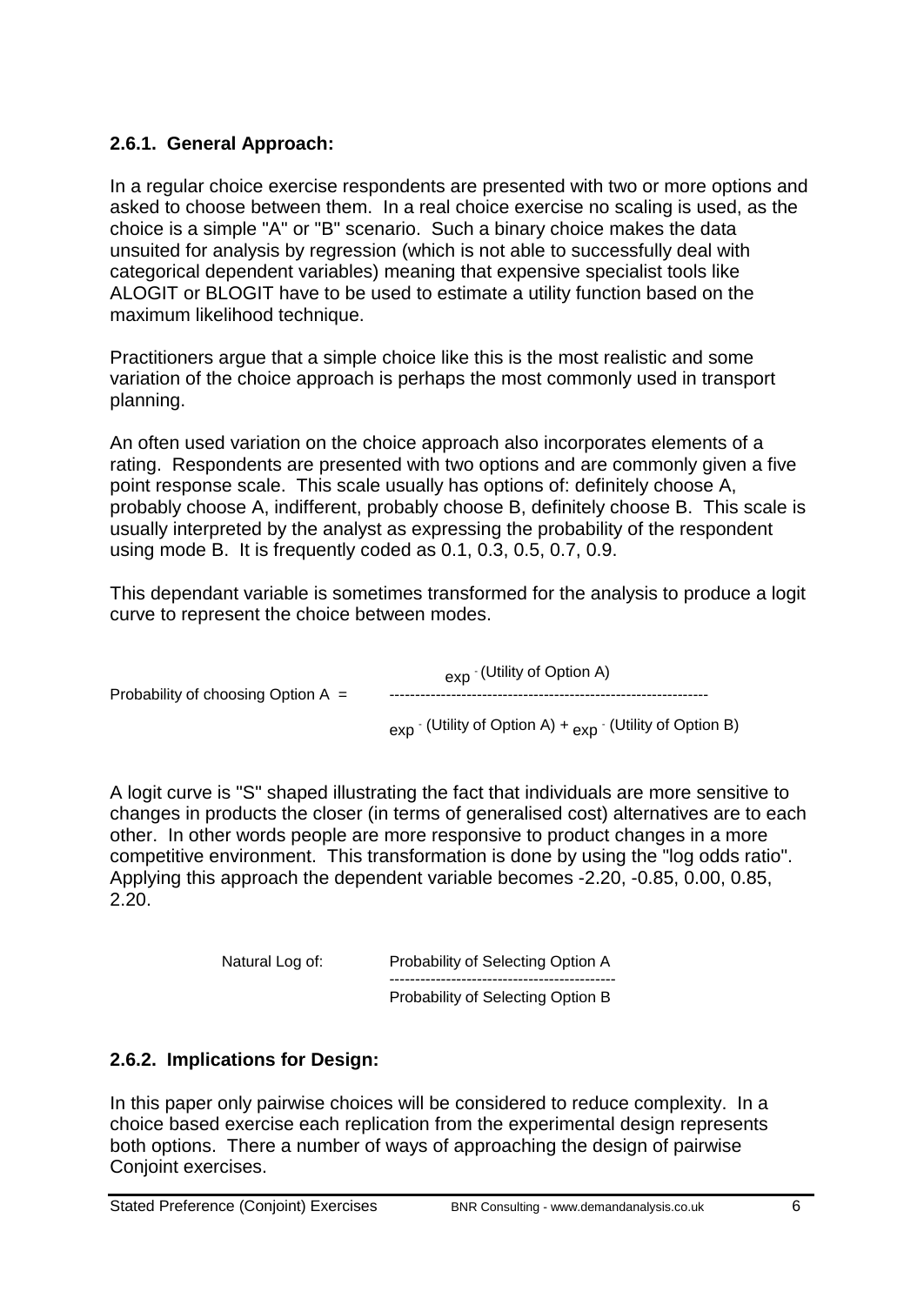Initially it seems that representing two alternatives on each option would require a design with many more attributes, thus greatly increasing the number of replications required in the experiment. For example consider an option comparing two trains (A and B) where three attributes (say: fare, time and frequency) are being used to distinguish between them. This suggests that six attributes are required in the exercise (fare A, fare B, in-vehicle time A, in-vehicle time B, frequency A and frequency B).

Fortunately there is a simple way to side-step these problems - the attributes can be considered in terms of differences between A and B. We might thus consider three levels of fare (\$1 more, \$2 more and \$3 more). It is also possible to mix these approaches and express some attributes as differences and others in terms of levels.

When using a "differences" based design care must be taken to ensure that the attributes of the two alternatives are comparable. For example, when comparing different modes of transport it may be wise to consider in-vehicle time by car as a different attribute to in-vehicle time by train.

## 2.7. Other Issues and Conclusions:

## **2.7.1. Presentation of Cards:**

Care should be taken with order effects. These occur when respondents who complete a series of similar tasks are affected in some way by performing these tasks. For example increased practice may make a respondent better at the task. Continued questioning about a subject may also make respondents more sensitive to the subject. The repetitive nature of Conjoint exercises could generate such difficulties.

The conventional way to handle these effects is to randomise the order in which stimuli are presented to respondents. The order of presentation is often randomised by presenting each option on a separate card, these are shuffled between respondents.

## **2.7.2. Customisation of Exercise:**

It is accepted that the further the exercise departs from the experience of the respondent the less valid are the results. It is therefore important to only ask respondents about what is familiar to them. If a new product or service is to be investigated, it is therefore important to explain its characteristics carefully in a nonleading way. Otherwise a valid response is unlikely to be elicited.

There are two issues that could limit the desire to make the exercise as realistic as possible. The problems of information overload associated with full-profile conjoint have been discussed earlier. The second problem concerns policy response bias. The latter may be an issue when considering the introduction of new services. People are usually keen to see an improved service and have been known to suggest that they would use a service that they have no intention of using - in an